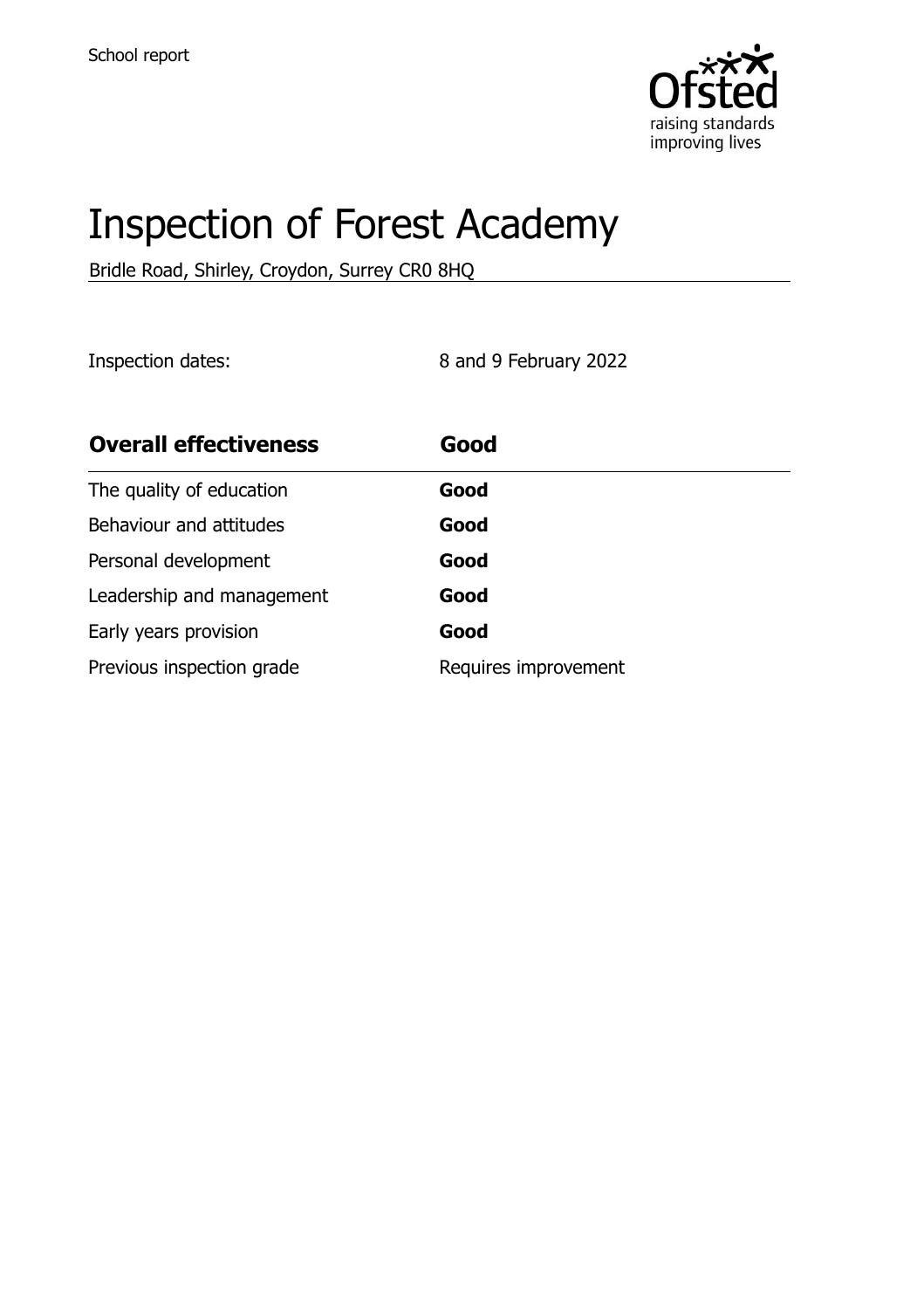

# **What is it like to attend this school?**

Pupils like their school. They are safe, happy and enjoy learning. Staff plan exciting activities to enhance the curriculum. For example, pupils in Year 6 recently spent two days on a working farm in Somerset developing their collaborative skills. These opportunities help pupils to make sense of the world around them.

Pupils behave well. They support each other when difficulties arise – in both the classroom and playground. Pupils know what bullying is, but said that it rarely happens at school. If it did happen, they would tell an adult and expect them to resolve it.

Leaders have planned a curriculum that is meaningful to pupils. Pupils learn the core knowledge from the national curriculum through global themes such as power and governance. Staff have high aspirations for all pupils. They expect them to develop core character skills such as integrity and wonder. Pupils respond to these expectations and produce good-quality work.

Pupils have many opportunities to lead in their school. The junior leadership team members hold 'surgeries' to listen to the views of their peers. Playground ambassadors assist the youngest pupils during playtimes. Reading ambassadors make book recommendations. Pupils also help the principal to check work in books.

### **What does the school do well and what does it need to do better?**

Leaders have planned and put in place a curriculum that builds knowledge logically. They have recently enhanced it by adding links to the local area and what is happening globally. For example, in Year 6, pupils learn about the civil rights movement linked to Martin Luther King. They then build on this by learning about present day protests.

Leaders prioritise reading. Pupils start learning the sounds letters make from the beginning of the Reception Year. Phonics 'masterclass' sessions are held every morning before school. Pupils who need to catch up with their reading are invited to these sessions. This is having a positive impact on pupils' phonics knowledge. Leaders trained all staff in the new phonics programme last term. This means that most staff have the expertise to teach phonics well. However, there are a small number of staff who would benefit from further training.

Leaders overhauled the reading curriculum two years ago. They have ensured that whole-class reading sessions happen every day. These sessions focus on developing pupils' speaking and understanding. Teachers model the use of sentence starters to answer questions fully. As a result, pupils talk about their learning with clarity and confidence. Pupils in Year 1, for instance, were able to explain why they like Gustav Klimt, and how they used his style to create their own line drawings.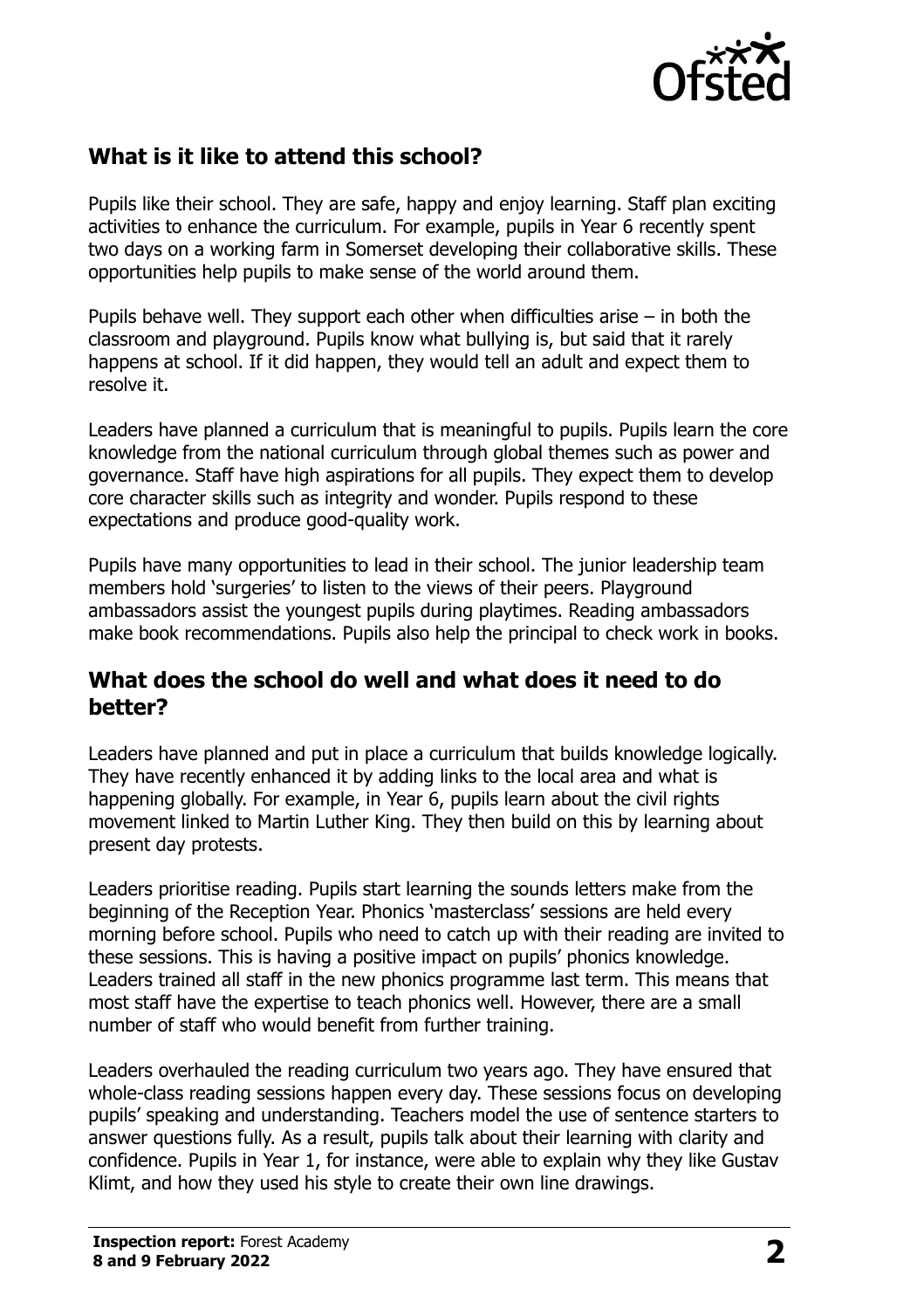

Pupils remember most of the key knowledge they are taught. Teachers build in regular opportunities to recap learning and check pupils' understanding. However, on occasions, these strategies are not always effective. For instance, in science, some pupils could not remember the previous week's learning, which they needed in order to learn new content.

Pupils are confident in their mathematical knowledge. They help each other by explaining misconceptions. Pupils understand why mathematics is important, and how it will help them in later life. Teachers regularly check pupils' knowledge through small tests and quizzes.

In the Reception class, children benefit from a daily structured mathematics session. Staff support children in these sessions to embed previous learning and extend learning further. For example, children were learning to manipulate numbers up to eight. They made eight, using cubes and other resources, exploring what happened when adding and removing cubes. This prepared children for learning their number bonds to eight.

Pupils with special educational needs and/or disabilities are successfully enabled to learn the same curriculum as their peers. Teachers adapt the curriculum and break down learning into smaller steps. Pupils are then helped to explain their learning by referring to photographs of activities. This is helping them to remember important knowledge.

Pupils learn about the main religions. They also visit places of worship in the local area, like the gurdwara. Pupils understand what it means to be physically and mentally healthy. They learn about mental health, for example, through some of the core texts they read. These texts also challenge stereotypes, and are chosen to reflect the diversity of the community.

Leaders have created a nurturing environment for pupils and staff alike. Staff benefit from shared expertise across the trust schools. This means that there are many opportunities to develop professionally, as well as plan collaboratively. This in turn helps staff with their workload. A few middle leaders are new to their posts and less experienced. Senior leaders understand the importance of supporting middle leaders so that the curriculum is consistently well taught across the school.

# **Safeguarding**

The arrangements for safeguarding are effective.

Staff are well trained to keep pupils safe. They know what signs may indicate that a pupil is at risk, and how to raise concerns. Leaders secure swift help from safeguarding partners as appropriate.

All staff understand the immediate risks pupils face in the local community, so leaders actively promote safer initiatives, for example by working with the youth engagement team to understand the dangers of gangs, knife crime and county lines.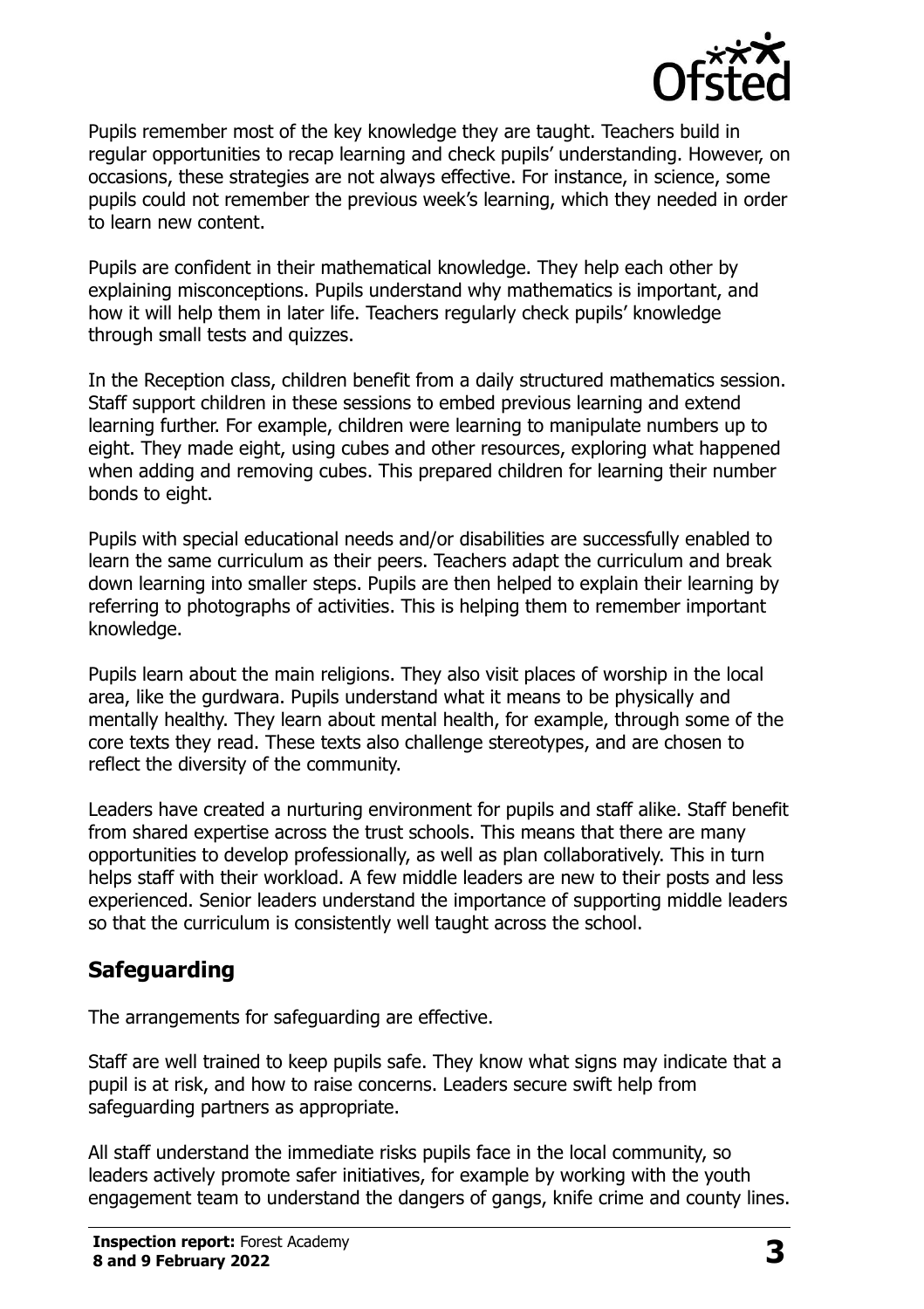

Pupils know how to keep themselves safe inside and outside of school. They spoke to inspectors about online safety, and what they would do if they were being cyberbullied.

# **What does the school need to do to improve?**

#### **(Information for the school and appropriate authority)**

■ Leaders have recently revised the curriculum to make it more relevant to their pupils. Teaching regularly recaps what has been taught. However, occasionally, pupils do not remember key knowledge, and this limits their success in tackling what comes next. Teachers should continue to check on pupils' learning, but make sure that this learning is even more consistently embedded in pupils' longterm memory.

## **How can I feed back my views?**

You can use [Ofsted Parent View](http://parentview.ofsted.gov.uk/) to give Ofsted your opinion on your child's school, or to find out what other parents and carers think. We use information from Ofsted Parent View when deciding which schools to inspect, when to inspect them and as part of their inspection.

The Department for Education has further quidance on how to complain about a school.

If you are the school and you are not happy with the inspection or the report, you can [complain to Ofsted.](http://www.gov.uk/complain-ofsted-report)

#### **Further information**

You can search for [published performance information](http://www.compare-school-performance.service.gov.uk/) about the school.

In the report, '[disadvantaged pupils](http://www.gov.uk/guidance/pupil-premium-information-for-schools-and-alternative-provision-settings)' refers to those pupils who attract government pupil premium funding: pupils claiming free school meals at any point in the last six years and pupils in care or who left care through adoption or another formal route.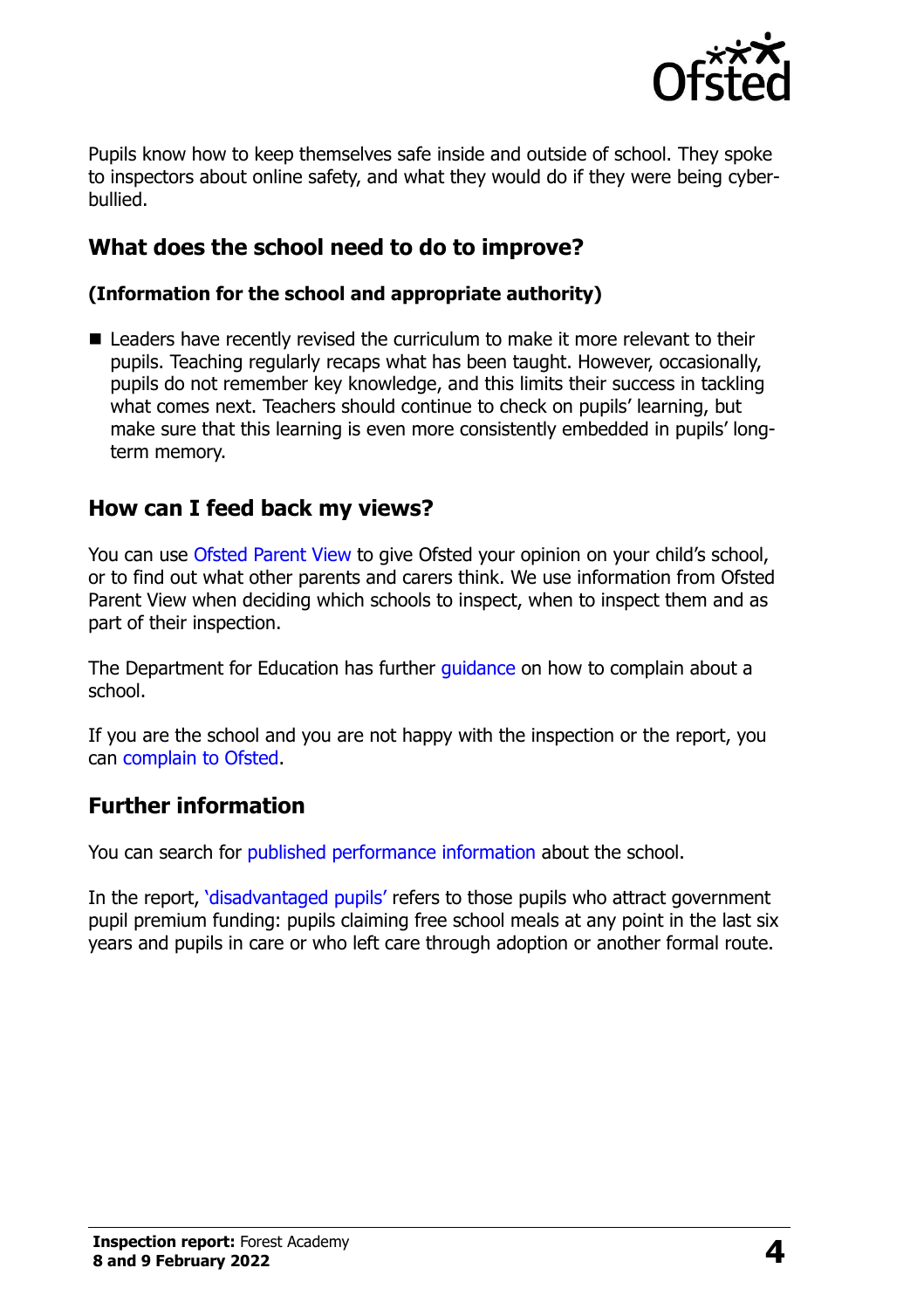

# **School details**

| Unique reference number             | 140113                                                            |
|-------------------------------------|-------------------------------------------------------------------|
| <b>Local authority</b>              | Croydon                                                           |
| <b>Inspection number</b>            | 10212270                                                          |
| <b>Type of school</b>               | Primary                                                           |
| <b>School category</b>              | Academy converter                                                 |
| Age range of pupils                 | 4 to 11                                                           |
| <b>Gender of pupils</b>             | Mixed                                                             |
| Number of pupils on the school roll | 234                                                               |
| <b>Appropriate authority</b>        | Board of trustees                                                 |
| <b>Chair of trustees</b>            | Sinead O'Brien                                                    |
| <b>Chair of governing body</b>      | Amanda Boyne                                                      |
| <b>Interim Principal</b>            | Abi Oldfield                                                      |
| Website                             | www.forestacademy.org.uk                                          |
| Date of previous inspection         | 19 and 20 June 2018, under section 5 of<br>the Education Act 2005 |

# **Information about this school**

- Forest Academy is an average-sized primary school.
- The school joined the Inspire Partnership Academy Trust on 1 April 2020. Previously the school was part of The Synaptic Trust.
- Governance is provided through a board of trustees and a local governing body.
- The school no longer has a nursery provision.

# **Information about this inspection**

The inspectors carried out this inspection under section 5 of the Education Act 2005.

This was the first routine inspection the school received since the COVID-19 pandemic began. Inspectors discussed the impact of the pandemic with leaders and have taken that into account in their evaluation of the school.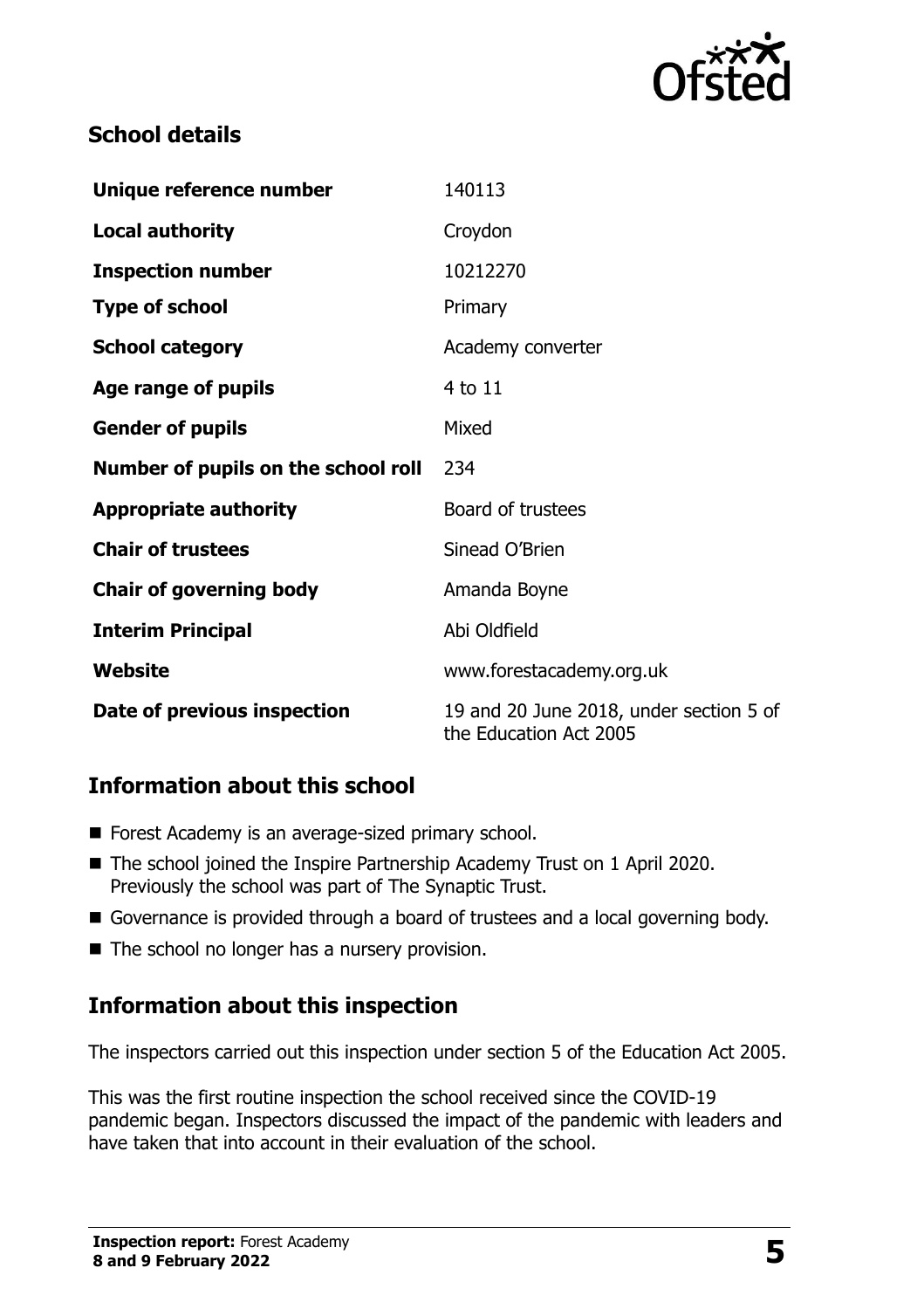

- Inspectors carried out deep dives in these subjects: reading, mathematics, history and science. For each deep dive, inspectors met with subject leaders, spoke to teachers, spoke to some pupils about their learning and looked at samples of pupils' work. Inspectors also considered plans for art and computing.
- $\blacksquare$  Inspectors reviewed the arrangements for safeguarding by scrutinising records, and through discussions with staff and pupils.
- Inspectors looked at a range of documents, including leaders' priorities for improvement.
- Inspectors spoke with the chief executive officer of the Inspire Partnership. They met with two governors, including the chair of the governing body. The spoke to a representative from the local authority and a further independent school improvement partner.
- The views of pupils, parents and staff, as gathered through discussions and Ofsted's surveys, were considered.

#### **Inspection team**

Alison Colenso, lead inspector Her Majesty's Inspector

Teresa Neary **Department Control** Control Ofsted Inspector